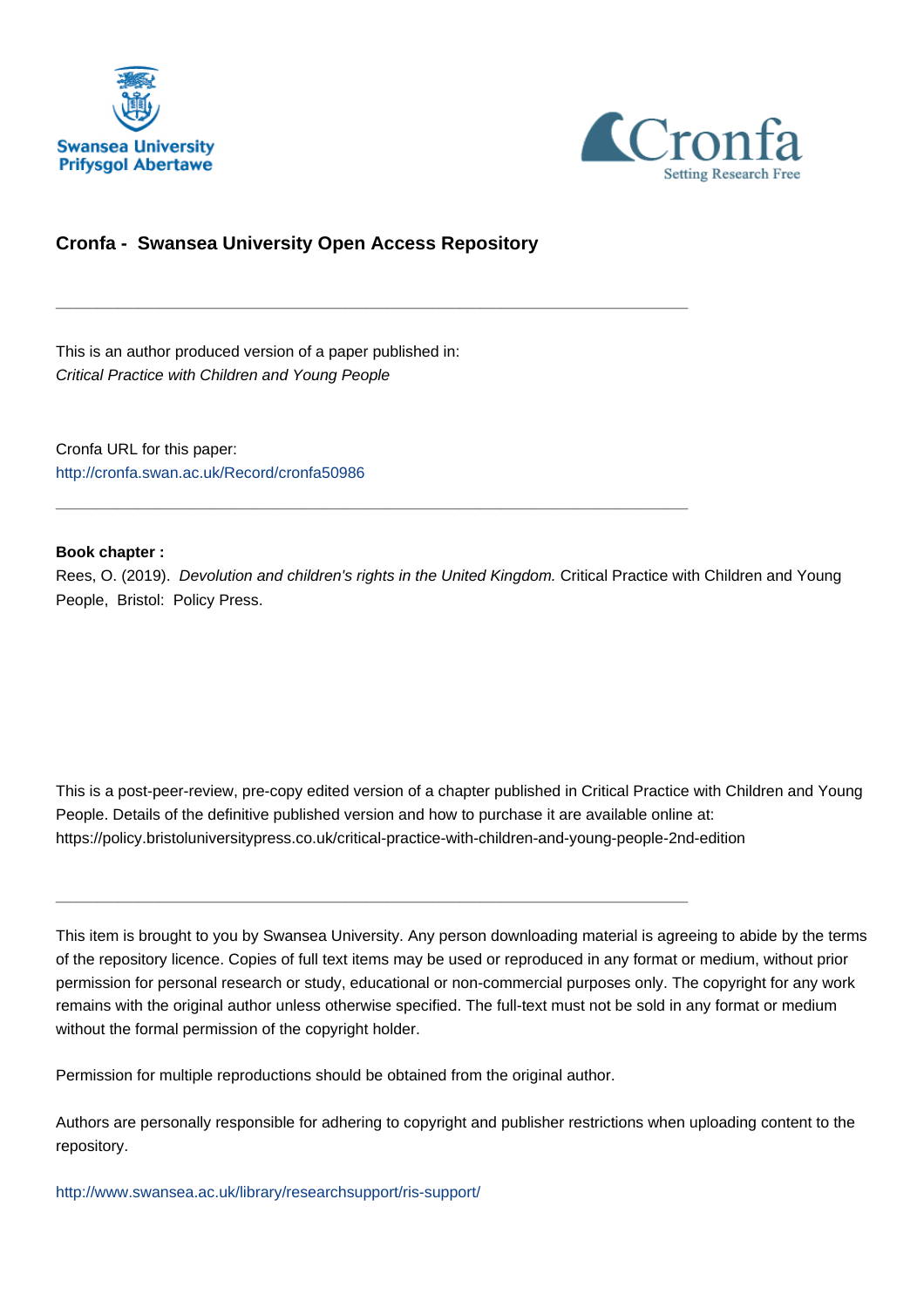# Devolution and children's rights in the United Kingdom

Osian Rees

**Six**

### 12

13 14

### **Introduction**

Devolved law-making bodies have now been firmly established in Northern Ireland, Scotland and Wales. This chapter examines how devolution has afected children's rights. It should be stressed at the outset that the chapter is not a comprehensive inquiry into whether children's rights are better protected in any of the constituent nations of the UK. Instead, the chapter seeks to consider legal measures that have been implemented by the devolved governments to promote children's rights, and in particular the United Nations Convention on the Rights of the Child (UNCRC). Following a brief explanation of the devolution context, two interrelated examples of progressive measures that have emanated from the devolved nations as a direct result of devolution are considered: first, measures to incorporate the UNCRC into law, and second, the establishment of Children's Commissioners. It is argued that both these steps have had wider positive ramifications, and demonstrate the value of devolution in enabling legislative experimentation and promoting better implementation of children's rights. 15 16 17 18 19 20 21 22 23 24 25 26 27 28 29 30 31

32

#### **Devolution in the United Kingdom** 33 34

The process of devolution in the UK began towards the end of the last millennium. As a result of legislation passed in 1998, devolved governments were established in Northern Ireland, Scotland and Wales. From the outset, devolution has been asymmetric – in Scotland, for example, a parliament was established with a reserved 35 36 37 38 39

- powers model (where all matters are devolved other than listed 40
- exceptions), while in Wales an Assembly was established with limited 41
- powers to make legislation only in relation to specified matters. 42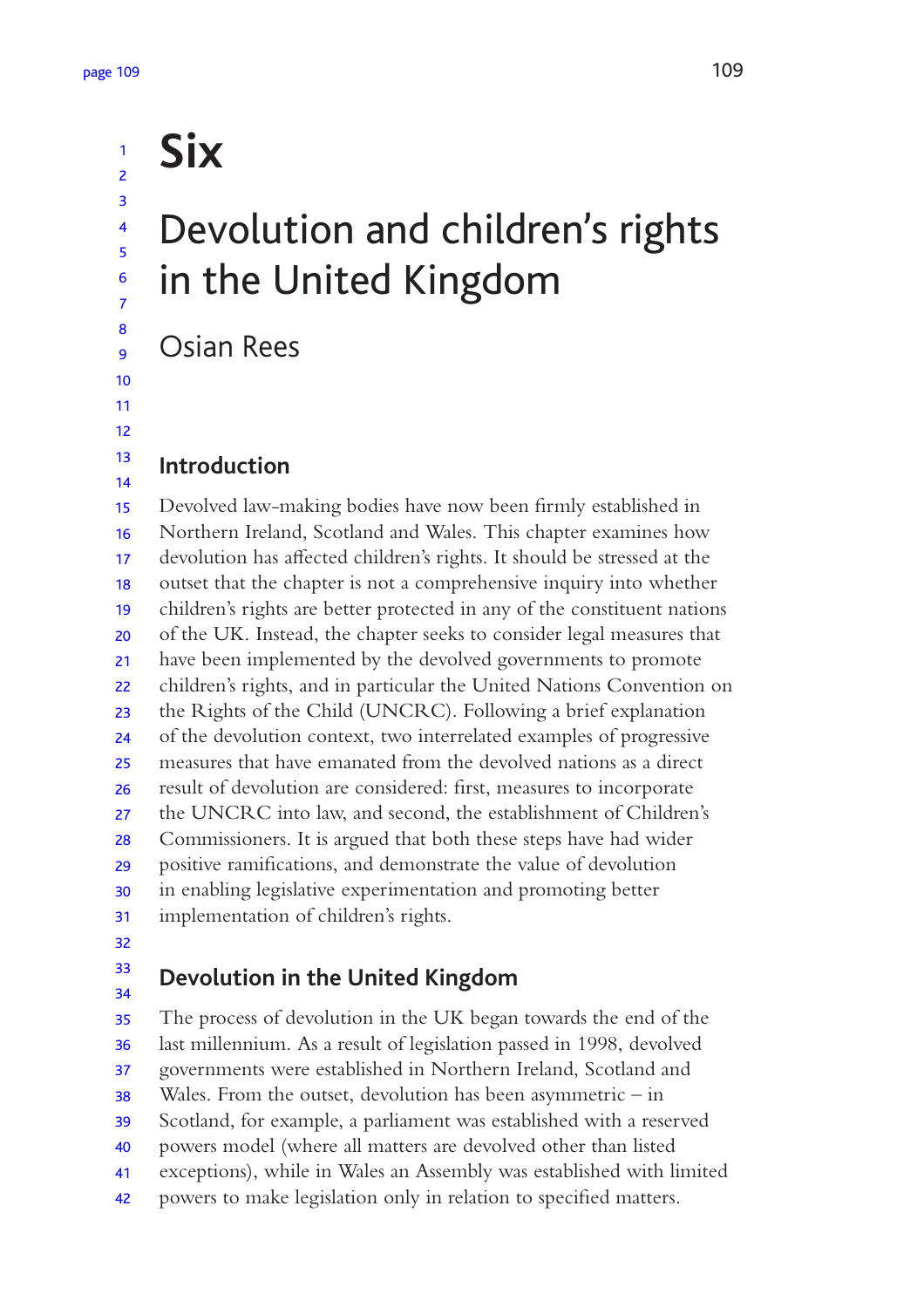Devolution has famously been described as 'a process not an event' (Davies, 1998: 15), and there have been significant developments since the initial legislation. This can be seen particularly clearly in the Welsh context, where law-making powers have been gradually deepened and broadened, most recently through the 2017 Wales Act, which creates a reserved powers model for Wales along the lines of the Scottish model, albeit with more limited legislative competence. In Northern Ireland, conversely, devolution has been constrained by the fact that up to 2019 the Assembly had been suspended on five occasions due to disagreements between the main parties. Limitations aside, devolution has enabled law and policy in a range of areas to develop in a distinct manner in the devolved nations. Mechanisms for promoting children's rights by implementing the UNCRC are a good example in this respect, to the extent that they may be used as case studies in relation to the efects of devolution 1 2 3 4 5 6 7 8 9 10 11 12 13 14 15

- more widely. 16
- 17

#### **Steps taken to embed the UNCRC in law and policy in the devolved nations** 18 19 20

The UNCRC is the most widely ratified human rights instrument in the world. It contains civil, political, social and economic rights. It is often seen as the starting point when considering children's rights. Children have special rights to protection and nurture under the UNCRC. They also have the right to be heard, and to participate in decisions concerning their lives. The UNCRC has 42 substantive provisions. These are often classified into what is referred to as the three 'Ps': provision, protection and participation. Article 12 is often cited as a key feature of the UNCRC, and sets out the right of children to have their views heard and taken into account in decisions that afect their lives. The UNCRC is not directly incorporated into law in the UK. The position is the same in the majority of countries that have ratified it, and the efect is that citizens cannot generally rely on it in court. This contrasts with the European Convention on Human Rights, which was incorporated into law through the 1998 Human Rights Act. The main enforcement mechanism for the UNCRC is the reporting process of the United Nations (UN) Committee on the Rights of the Child, which considers the progress of each member state in implementing the UNCRC on a five-yearly basis. As part of this process, states provide a report of their own to the UN Committee, and other evidence is also considered. The UN Committee's reports 21 22 23 24 25 26 27 28 29 30 31 32 33 34 35 36 37 38 39 40 41 42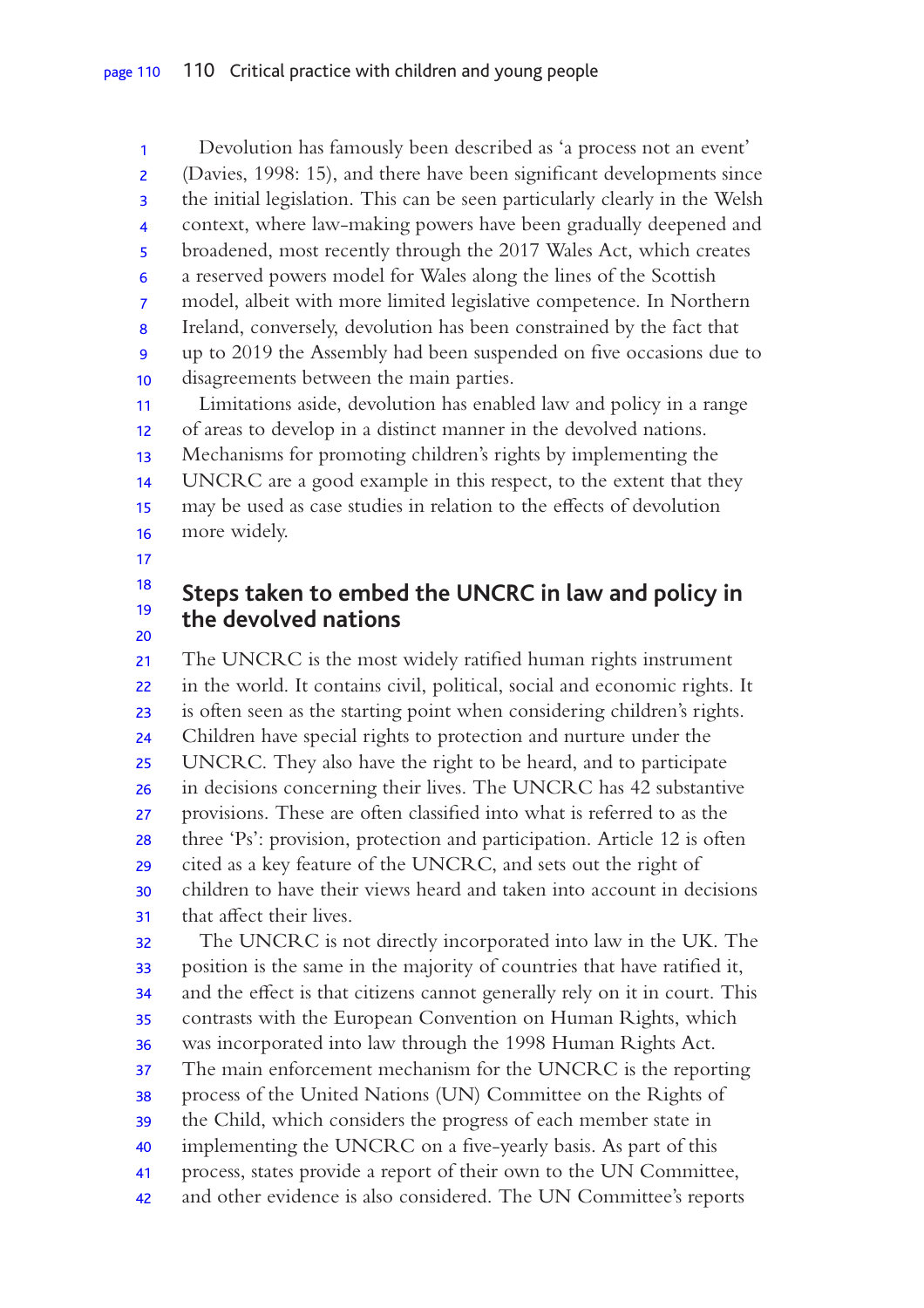– entitled *Concluding Observations* – include recommendations, and while these are not legally binding, they place political pressure on states to be seen as responding appropriately. As the UK Government noted in its report to the UNCRC in 1 2 3 4

2014, 'Alternative steps have been taken within each jurisdiction to ensure that all aspects of law and practice are compliant with the UNCRC' (HM Government, 2014: 8). The reality, however, is that the approaches in each country in the UK have been very diferent, ranging from no or very limited steps towards legal incorporation in England and Northern Ireland, to a higher (but not direct) level of incorporation in Wales and Scotland. Accordingly, the following discussion focuses on Wales and Scotland, though reference is also made to Northern Ireland. 5 6 7 8 9 10 11 12 13

14

### Wales 15 16

Ever since the establishment of the National Assembly for Wales, there has been a distinct and progressive commitment to promoting and embedding children's rights in line with the UNCRC in the Welsh context. An early example in this respect was the establishment of the first Children's Commissioner in the UK. This is discussed further later in this section, but it should be noted that the 2001 Children's Commissioner for Wales Regulations place a duty on the Commissioner to 'have regard' to the UNCRC when exercising the functions of the office. This was the first reference to the UNCRC in UK legislation, made all the more significant by the fact that the 17 18 19 20 21 22 23 24 25 26

UNCRC had not been in any way incorporated. 27

At around the same time, the Assembly referred to the UNCRC in relation to its Programme for Children and Young People, which was described as being: 28 29 30

31

based around the 7 Core Aims for children and young 32

- people which summarise the UNCRC and form the basis 33
- for decisions on priorities and objectives nationally. They 34
- also form the basis for decisions on strategy and service 35
- provision locally. (Welsh Government, 2015) 36
- 37

On 14 January 2004, meanwhile, the Assembly resolved to adopt 38

- the UNCRC as the overarching framework of policy for children 39
- and young people in Wales (National Assembly for Wales, 2004). 40
- The Welsh Government also funded an organisation called 'Funky 41
- Dragon', which self-styled as a Children and Young People's 42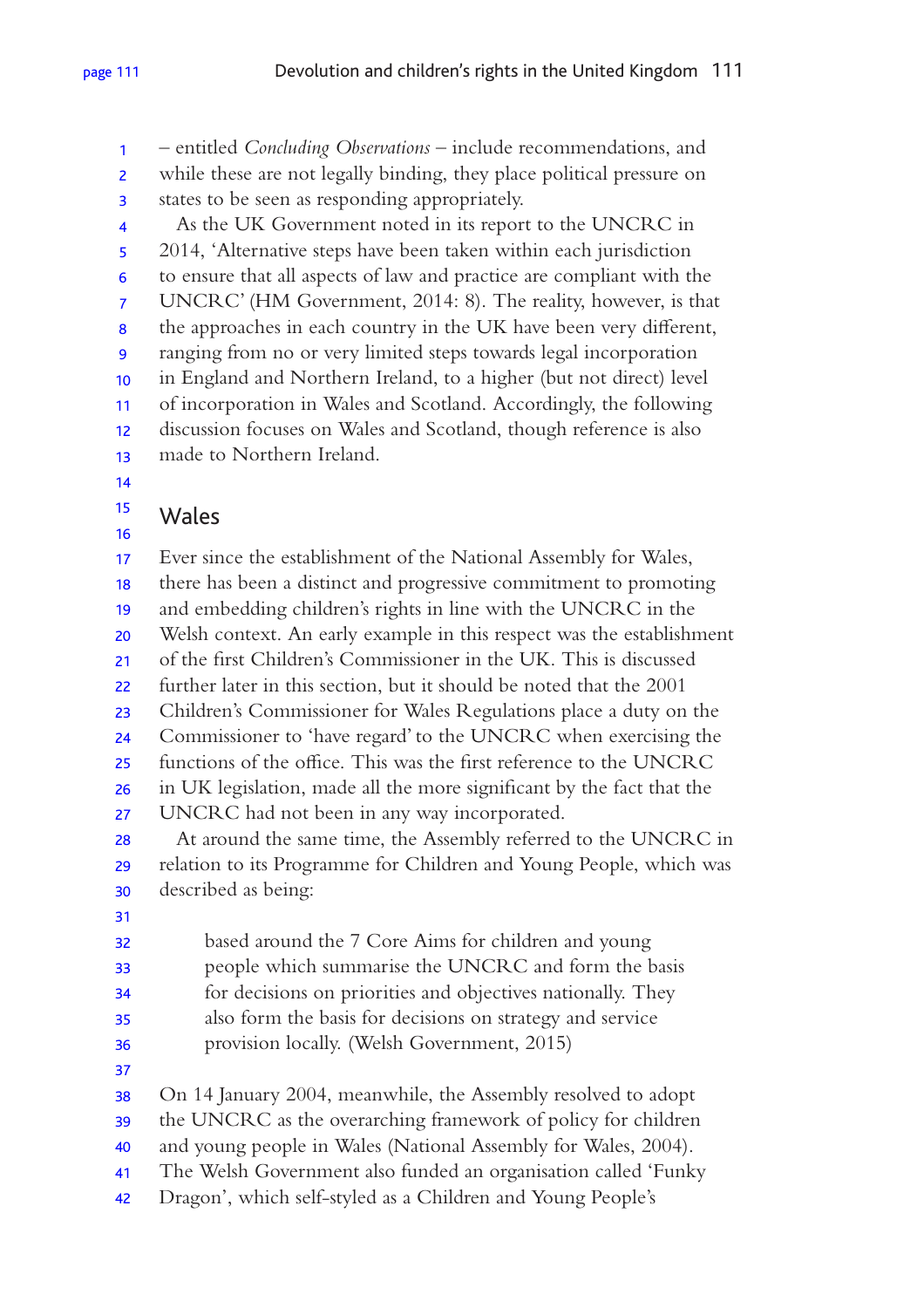Parliament for Wales. This came to an end in 2014. This resulted in considerable outcry, and has subsequently been replaced by the Welsh Youth Parliament, which held elections for the first time in 2018 (Croke and Williams, 2018). The culmination of the commitment to the UNCRC came with the 2011 Rights of Children and Young Persons (Wales) Measure (the  $2011$  measure). This was the first legislation of its kind in the UK, and again represented a hugely significant step on the part of the National Assembly for Wales. As it was initially proposed, the  $2011$  measure was to place a duty on the Welsh ministers to have due regard to the UNCRC when exercising 'relevant functions'. When the  $\overline{m}$  easure was subsequently introduced, this had been amended to when making 'relevant decisions', defined as decisions 'of a strategic nature', with an accompanying obligation for ministers to produce a 'Children's Scheme' setting out the arrangements they would make for the purpose of securing compliance with the duty. While there was considerable support for the measure in principle, limiting the duty to 'relevant decisions' was subject to criticism by academic and non-governmental organisations in Wales (for the background generally, see Williams, 2013). Following consultation, the duty was widened and came into efect in two stages. Between May 2012 and April 2014, Welsh ministers were to have 'due regard' to the UNCRC in making any provision proposed to be included in an enactment, a formulation of a new policy or a review of or change to an existing policy. From May 2014 onwards, the duty has applied to Welsh ministers when exercising *any* of their functions, thereby becoming a far stronger 'pervasive' duty. 1 2 3 4 5 6 7 8 9 10 11 12 13 14 15 16 17 18 19 20 21 22 23 24 25 26 27 28

The Welsh ministers published a Children's Rights Scheme in 2014, setting out arrangements for having due regard to the UNCRC when Welsh ministers exercise their functions (Welsh Government, 2014). The scheme includes, *inter alia*, a commitment to ensuring appropriate awareness raising and training, and a Children's Rights Impact Assessment process, which is based on a template consisting of six steps. An evaluation undertaken in 2014-15 identified a number of weaknesses with this process (Hoffman, 2015). 29 30 31 32 33 34 35 36

It is important to note that the Welsh model amounts to 'indirect' as opposed to 'direct' incorporation, in that the UNCRC has to be fully taken into account, but not necessarily followed. As Lundy and colleagues put it: 'In efect, these measures are aimed to give the CRC some efect in national law but they stop short of making substantive rights part of the domestic legal order' (Lundy et al, 2013: 451). The 37 38 39 40 41 42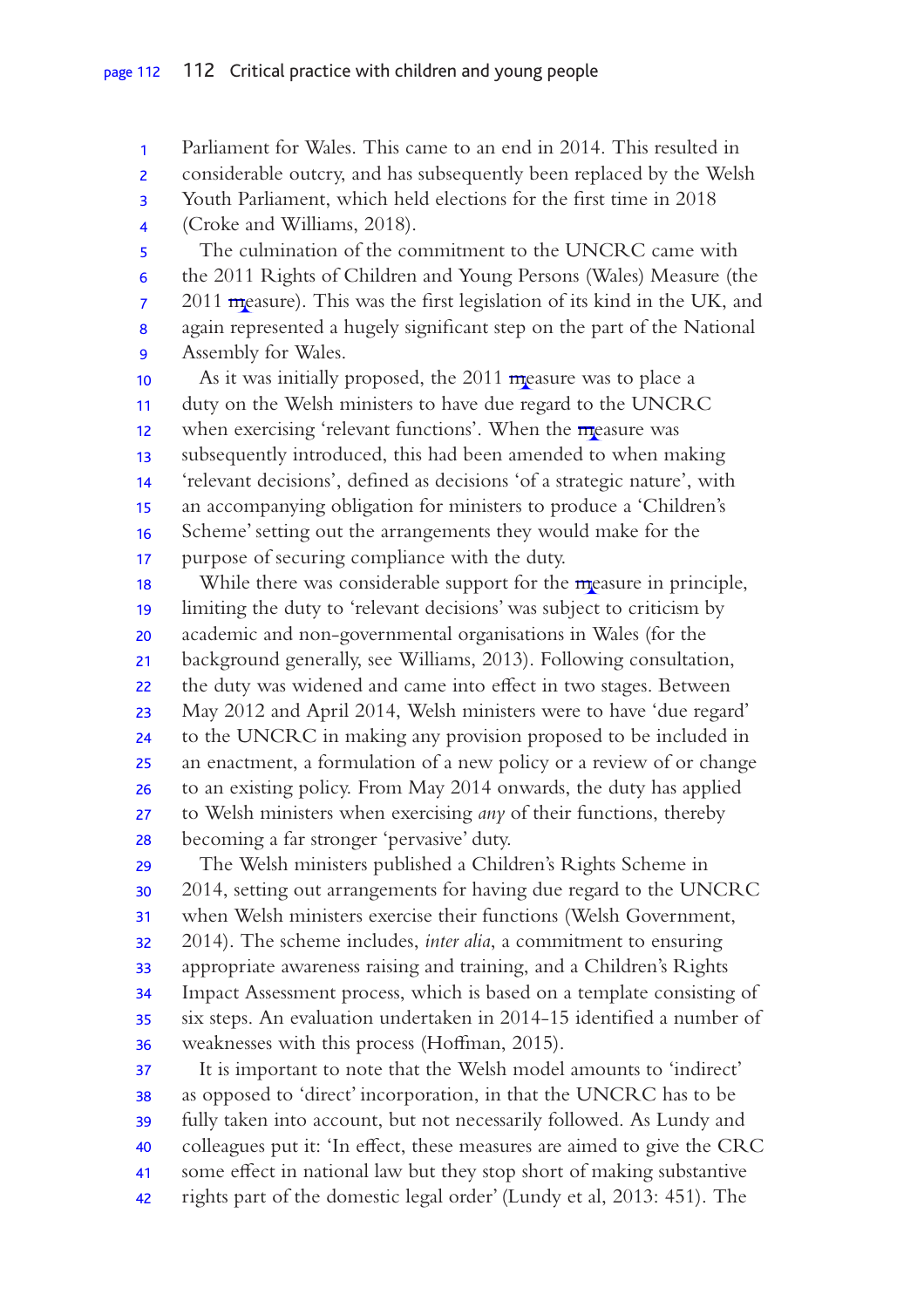indirect model of incorporation in Wales does have some limitations, therefore, in that the ultimate discretion on what extent to give efect 1 2

- to the UNCRC is left to the decision maker. By way of example, 3
- Hoffman notes that the  $2011$  measure has not led to the reasonable 4
- chastisement defence<sup>1</sup> being removed in Wales, nor did it prevent 5
- the decision to withdraw funding from the Children and Young 6
- People's Assembly for Wales (Funky Dragon) in 2014 (Hofman, 7
- 2015). Ironically, it should be noted that the latter decision was 8
- made without consultation with children and young people (Croke 9
- and Williams, 2018: 11). Nonetheless, Hofman emphasises that the 10
- measure has made a 'significant contribution' towards implementing 11
- the UNCRC in Wales (Hofman, 2015). It has led to changes in 12
- institutional culture, and has had an important symbolic efect, which 13
- has prompted various bodies to consider how to further implement 14
- the UNCRC in their policies and practices. Actions by a number of 15
- local authorities to voluntarily adhere to the UNCRC provide a good 16
- example in this respect (see Williams, 2017: 50). 17
- 18

#### Scotland 19 20

Similarly to Wales, there has been evidence of a progressive political commitment to the UNCRC in Scotland. The UNCRC was taken into consideration in forming the national approach for supporting children, *Getting it Right for Every Child* (Scottish Government, 2013). The most significant development, however, came about under the 2014 Children and Young People (Scotland) Act. This is a wideranging piece of legislation, but has parallels to the  $2011$  measure in Wales in that it introduces duties in relation to the UNCRC. Under section 1 of the 2014 Children and Young People (Scotland) Act, Scottish ministers must 'keep under consideration whether there are any steps which they could take which would or might secure better or further efect in Scotland of the UNCRC requirements'. They are also expected to promote public awareness and understanding of the rights of children, and to produce a report to the Scottish Parliament every three years setting out what actions have been undertaken, and the plans for the subsequent three years. In order to assist the Scottish ministers in meeting their duties, a Child Rights and Wellbeing Impact Assessment process has been developed to identify the anticipated impact of any proposed law and policy on children's rights and wellbeing (Scottish Government, 2015). It is an expectation that assessments are carried out on all legislation and policy that impacts on children. 21 22 23 24 25 26 27 28 29 30 31 32 33 34 35 36 37 38 39 40 41 42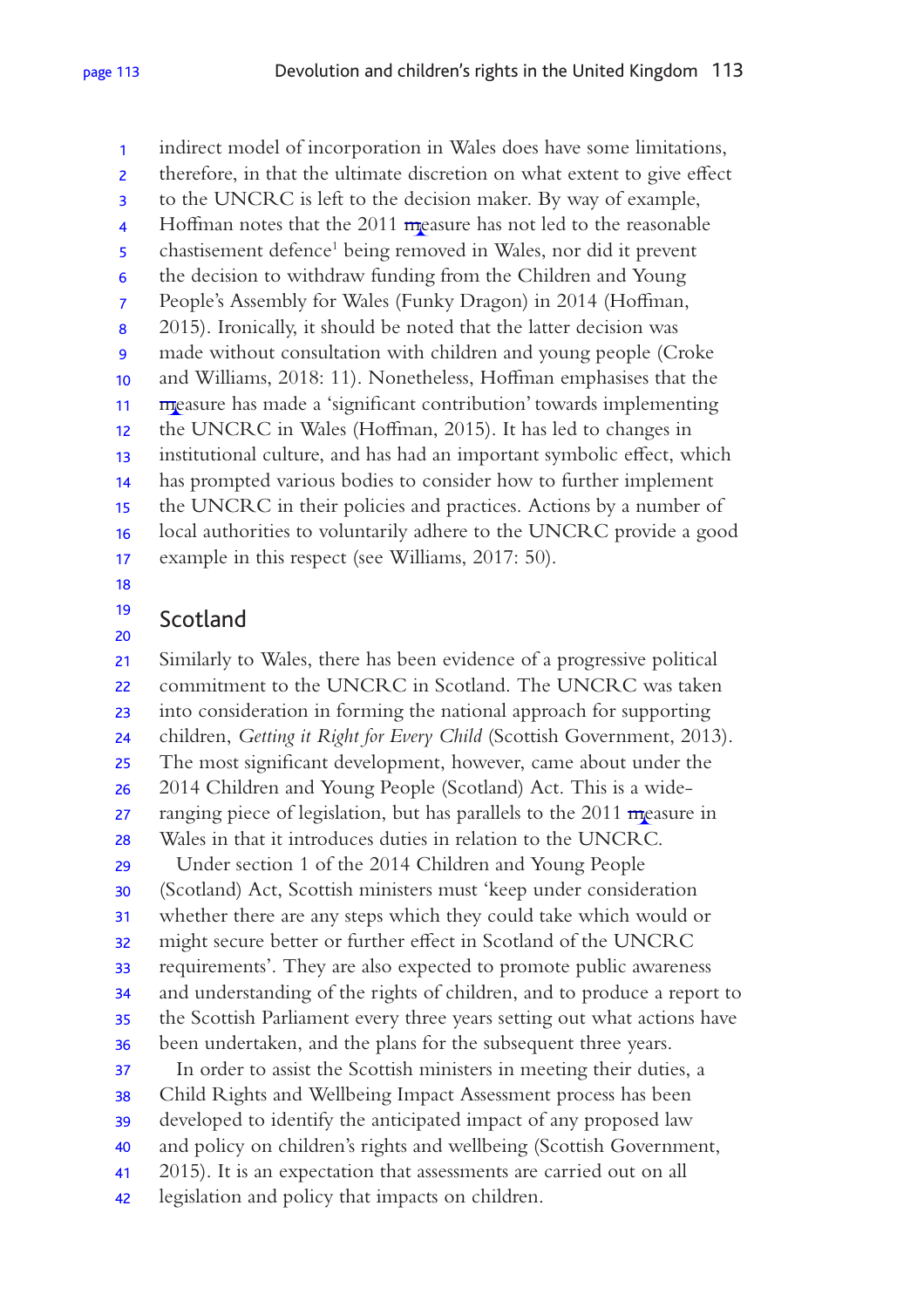Under section 2 of the 2014 Children and Young People (Scotland) Act, specified public authorities are under a duty to report every three years on the steps they have taken to secure better or further efect of the UNCRC. These authorities include all local authorities and health boards, as well as a range of other authorities including, for example, Children's Hearings Scotland, the Scottish Social Services Council and the Scottish Police Authority. This duty came into efect on 1 April 2017, and the first reports are due in 2020. Guidance has been produced by the Scottish Government on how public authorities should undertake their reporting duty, including how to involve children and young people in the process (Scottish Government, 2016). There has been criticism of the current Scottish model, as the duty to 'keep under consideration' comes across as somewhat weak (see Together Scottish Alliance for Children's Rights, 2016), particularly when compared with the 'due regard' duty in Wales. Williams, for example, describes it as a 'light-touch' duty (Williams, 2017: 40). Prior to the passage of the 2014 Act in Scotland, difering academic views were expressed on the issue of whether and how the UNCRC should be incorporated. Kenneth Norrie, for example, stated that incorporation would be 'bad policy, bad practice and bad law' due to the UNCRC being 'full of wide, broad statements that you cannot possibly ask judges to determine' (Scottish Parliament, 2013: 30). Elaine Sutherland, on the other hand, stated that: it was not anticipated that every article of the Convention would be incorporated and it will be for those drafting the statute to distinguish the solid from the aspirations and to find the appropriate means of incorporation. (Scottish Parliament, 2013: 31) Despite any criticisms of the Act, it does represent a positive starting point. As is noted by Together Scottish Alliance for Children's Rights: 'Whilst the 2014 Act does not make UNCRC rights enforceable in Scottish courts, it is a welcome first step and helps mainstream children's rights into decision making' (2017: 12) Furthermore, the position may not remain static. 2018 was designated as Scotland's 'Year of Young People', and in its 2017-18 Programme for Scotland the Scottish Government expressed a commitment to: undertaking a comprehensive audit on the most efective and practical way to further embed the principles of the 1 2 3 4 5 6 7 8 9 10 11 12 13 14 15 16 17 18 19 20 21 22 23 24 25 26 27 28 29 30 31 32 33 34 35 36 37 38 39 40 41 42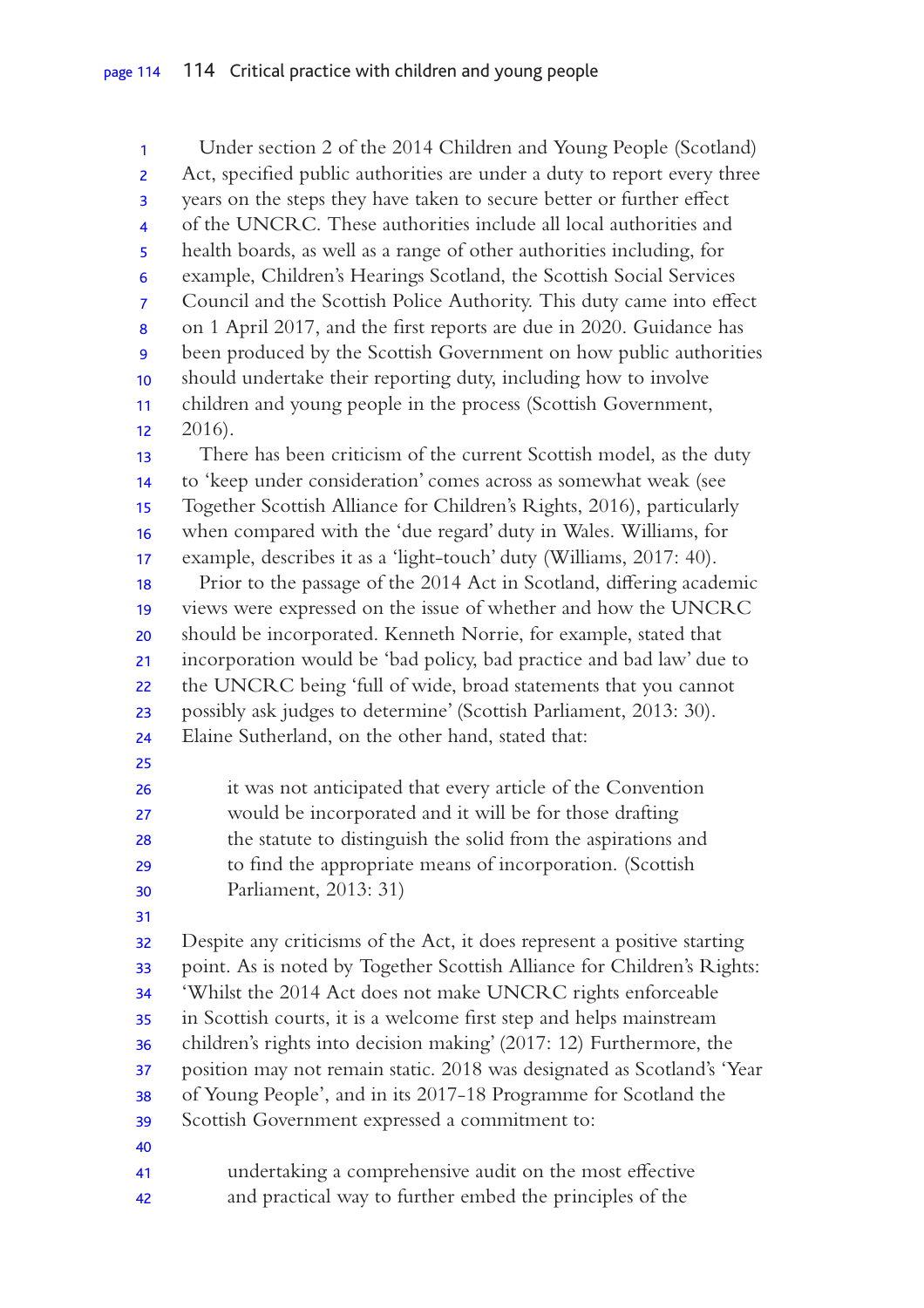UN Convention on the Rights of the Child into policy and legislation, including the option of full incorporation into domestic law. (Scottish Government, 2017: 81) 1 2 3

4 5

6

### Northern Ireland

As already noted, it is inevitable that political factors will have constrained developments in Northern Ireland. As the Northern Ireland Commissioner for Children and Young People stated in 2018, 'the lack of a Northern Ireland Executive and Assembly for 16 months has meant that no strategic decisions have been made to improve the lives of children and young people' (NICCY, 2018: 3). Similarly to England, there is no legislation giving any form of legal incorporation to the UNCRC in Northern Ireland. There has nonetheless been legislation referring to the UNCRC in the form of the 2015 Children's Services Co-operation Act (Northern Ireland). The Act, which is described by the Commissioner as 'the most significant legislative development relating to children in Northern Ireland in recent years' (NICCY, 2018: 13), requires cooperation between certain public authorities and other children's service providers in order to contribute to the wellbeing of children and young persons. There is an expectation under the Act that, in determining the meaning of wellbeing, 'regard' must be had to 'any relevant provision' of the UNCRC. This legislation is more limited in scope than the legislation referred to in Wales and Scotland, but does arguably amount to a starting point. 7 8 9 10 11 12 13 14 15 16 17 18 19 20 21 22 23 24 25 26

27 28

29

### **The four Children's Commissioners**

The establishment of Children's Commissioners in each of the UK's constituent nations pre-dates steps to introduce broader legal duties in relation to the UNCRC. In some respects, however, their significance may be in some ways just as great in that they were the first manifestation of the commitment to promoting children's rights in line with the UNCRC, and may well have provided part of the initial momentum for the more recent developments outlined earlier. In addition, the variations in the powers and functions of the Commissioners across the UK may be indicative of the varying contexts and ideologies within the diferent countries. Accordingly, any analysis of the impact of devolution on children's rights in the UK must include an examination of the Children's Commissioners. 30 31 32 33 34 35 36 37 38 39 40 41 42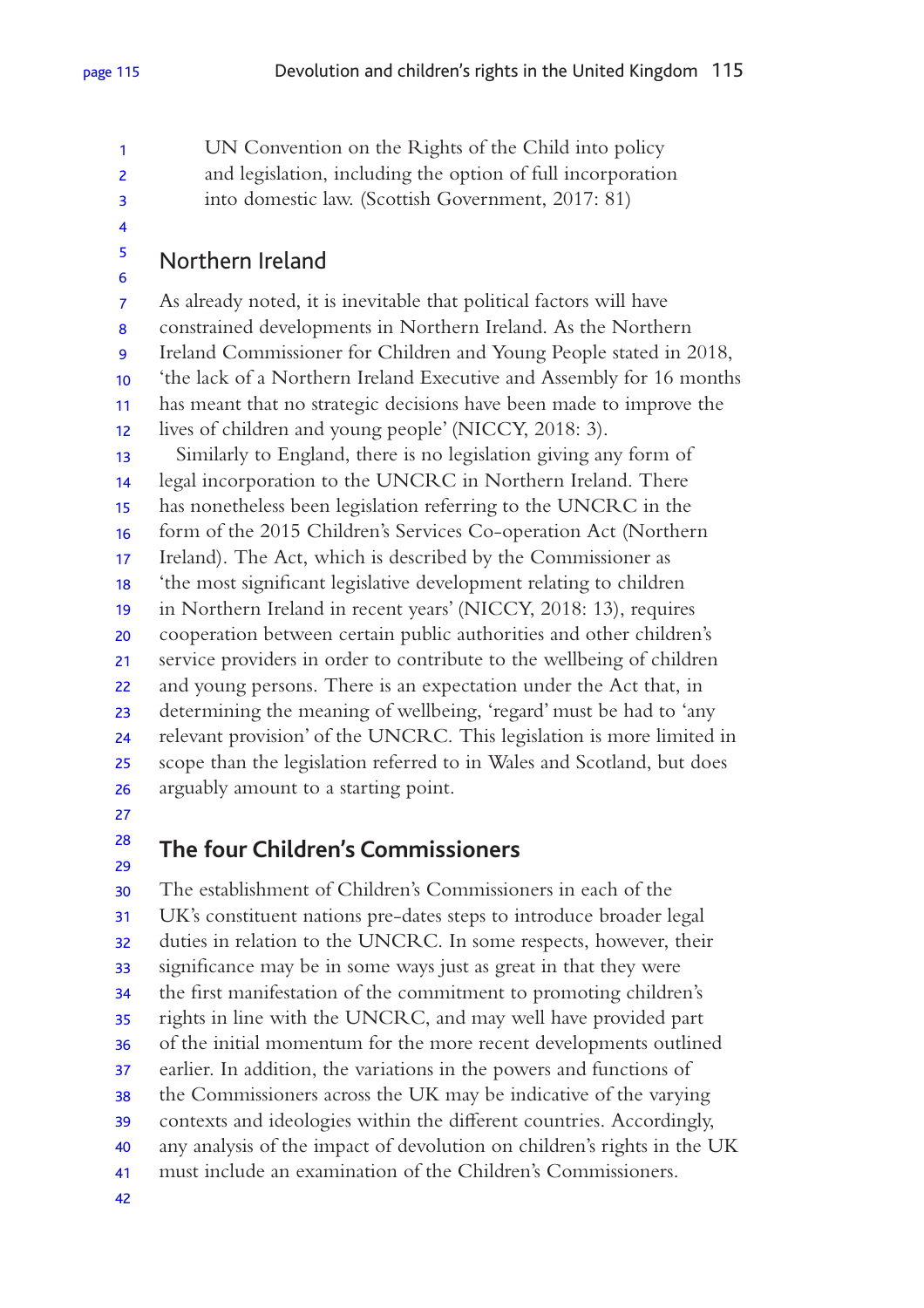Children's Commissioners are national human rights institutions (NHRIs) for children. The UN Committee on the Rights of the Child see them as being essential for the purposes of implementing the UNCRC (UN Committee on the Rights of the Child, 2002). As with other NHRIs, they can be established in particular contexts, and this can be clearly seen in the UK context. As Jane Williams explain che UK's four Children's Commissioners was 'the result of policy developed within the changed legal, administrative and constitutional landscape of the UK following devolution, taking account of variations in political ideology, emphases and priorities' (Williams, 2005: 39). This can be seen particularly clearly in the context of the Children's Commissioner for Wales, which was the first such Commissioner in the UK. The Commissioner was initially established under the 2000 Care Standards Act. This was a direct response to the Waterhouse Report, which had just been published, and which revealed serious and widespread abuses in the care system in Wales (Waterhouse, 2000). As a result, the legislation had a specific focus on children in care. Soon after, however, the legislation was widened by the 2000 Children's Commissioner for Wales Act. As with the 2000 Care Standards Act, this legislation was made in  $\mathbb{P}$  rliament, as it went beyond the legislative competence of the Welsh Assembly at the time. However, the Acts were supplemented by the 2001 Children's Commissioner for Wales Regulations, which were made by the National Assembly for Wales. The changes to the legislation resulted from a commitment on the part of the Welsh Government to promote children's rights more generally. The second Commissioner to be established was the Northern Ireland Commissioner for Children and Young People under the 2003 Commissioner for Children and Young People (Northern Ireland) Order. This was part of a broader move to enable human rights to play a part in governance given the background of sectarian conflict. By way of example, a Northern Ireland Human Rights Commission was established in 1999. The Children and Young People's Commissioner Scotland was established under the 2003 Children and Young People (Scotland) Act. Finally, the Children's Commissioner for England was established under the 2004 Children Act. This followed a recommendation made by the public inquiry into the death of Victoria Climbié, who was killed by her main carers despite having been repeatedly seen by a number of statutory agencies and authorities (Laming, 2003). 1 2 3 4 5 6 7 8 9 10 11 12 13 14 15 16 17 18 19 20 21 22 23 24 25 26 27 28 29 30 31 32 33 34 35 36 37 38 39 40 41

42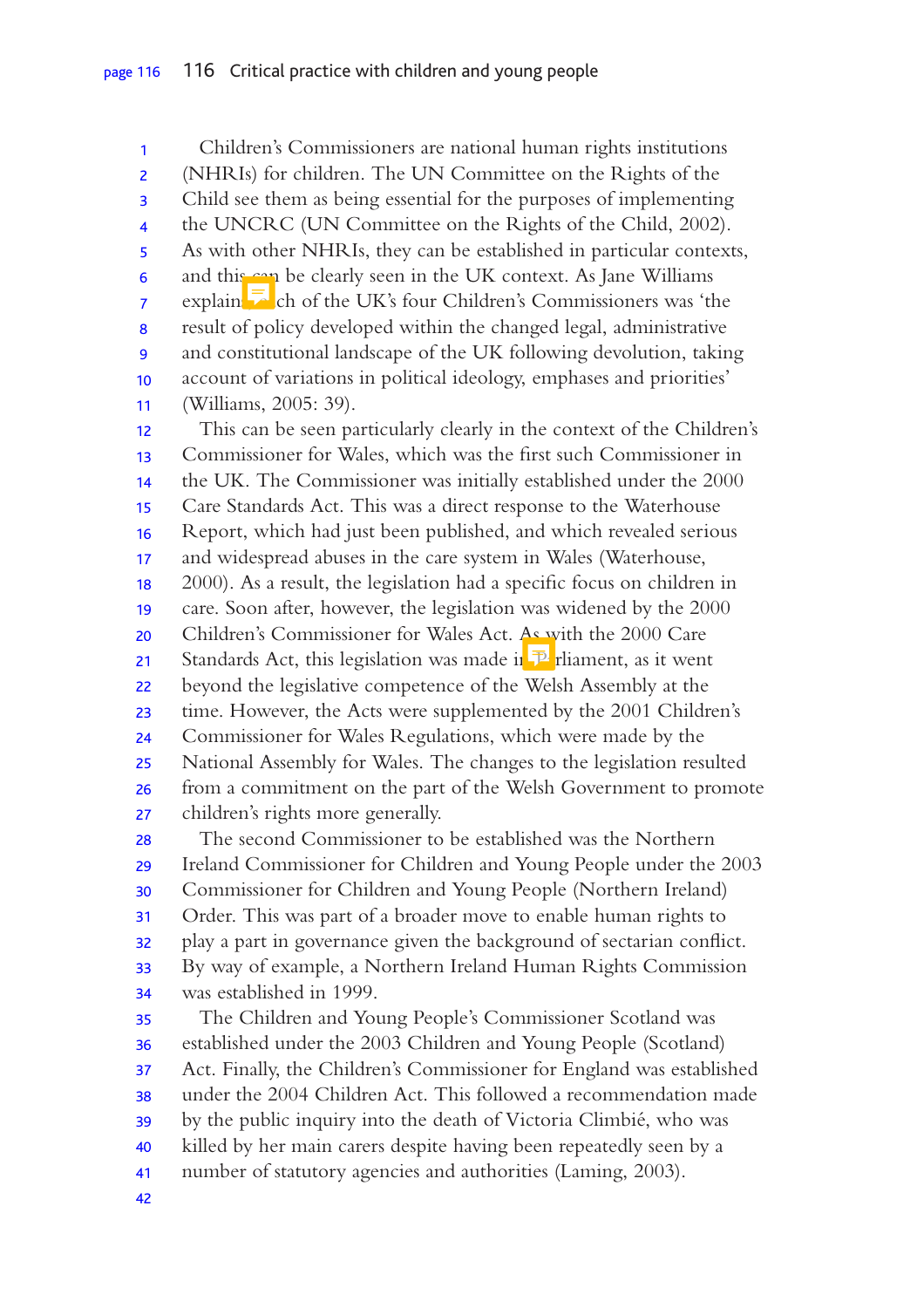#### Powers and functions 1 2

Conceptually, the Commissioners have much in common. However, their statutory structures difer in some key respects, and have evolved over time. The Commissioners in Wales and Northern Ireland have, from their inception, had oversight and monitoring functions in relation to complaints, whistleblowing and advocacy procedures. As noted above, this reflected the Waterhouse Report in Wales, and was directly based on one of the recommendations. Conversely, when first established, the Children's Commissioner for England was mainly limited to gathering the views of children and informing the UK Government about children's views and interests. The remit of the office was however broadened significantly under the 2014 Children and Families Act, with an emphasis on promoting and protecting the rights of children living away from home or who are in receipt of social care. This reflected the abolition of the post of Children's Rights Director, which had been in place when the Commissioner was first established and was charged with monitoring the provision of services to children accommodated away from home. 3 4 5 6 7 8 9 10 11 12 13 14 15 16 17 18 19

Another area of key diference is the role of the Commissioners in addressing individual cases. This is an area of working where there is considerable divergence of views as to its merits (Rees, 2010), but is something that the UN Committee on the Rights of the Child views as essential (UN Committee on the Rights of the Child, 2002). The Welsh and Northern Irish Commissioners have had a casework function from the outset. The Scottish Commissioner was provided with this function under the 2014 Children and Young People (Scotland) Act, which introduced an individual investigations mechanism. The English Commissioner, meanwhile, was provided with an advice and assistance function as part of the reforms in 2014, but only for children in care. 20 21 22 23 24 25 26 27 28 29 30 31

It should be emphasised that a significant number of individual cases are brought to the Commissioners. For example, the Northern Ireland Commissioner considered 314 individual cases in 2016/17, whereas in England, 1,579 cases were brought in 2017/18. There are clear resource implications, particularly if a worthwhile service is to be provided. Although each of the Commissioners can receive representations from children, it is only the Northern Ireland Commissioner that has the power to bring, intervene in or assist in legal proceedings. This power, however, is limited in practice (Rees and Williams, 2016: 17-18). 32 33 34 35 36 37 38 39 40 41

42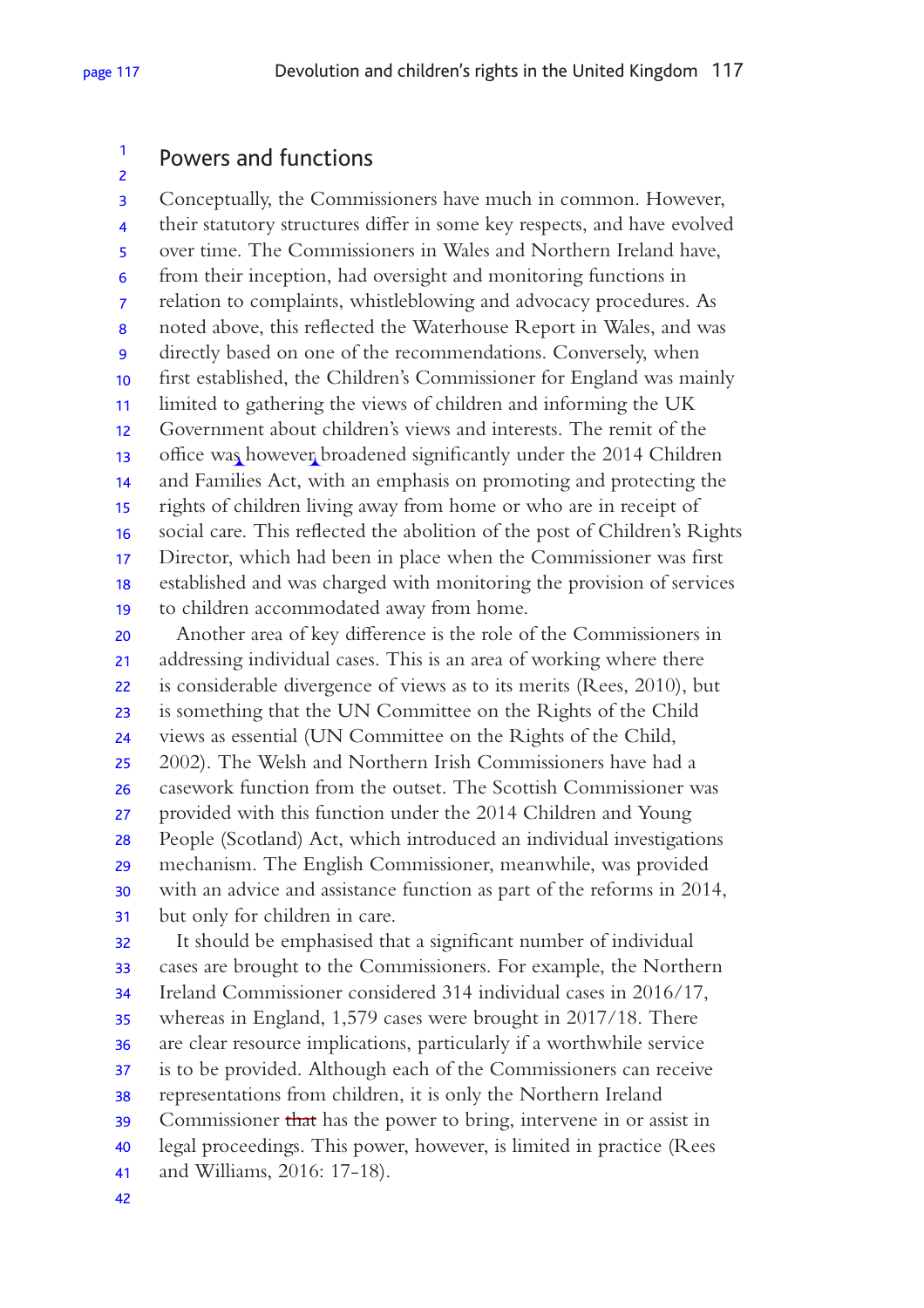Each of the Commissioners has an explicit role in relation to the UNCRC. In Northern Ireland, Scotland and Wales, each of the Commissioners must have regard to the UNCRC, though in Northern Ireland the Commissioner must also have regard to 'the importance of the role of parents in the upbringing and development of their children' **[[ref?]]**. There was no role in relation to the UNCRC in England until the passage of the 2014 Children and Families Act, which inserted a provision stating that the Commissioner must have regard to the UNCRC in considering what constitute the rights and interests of children. Each office is required to engage with children, to raise awareness of the Commissioner's role, and to seek their views on matters within the Commissioner's remit. How they have approached this role is further considered below. Again, the Northern Ireland Commissioner is also expected to engage with parents. A controversial and limiting factor is that the powers of the Commissioners in each of the devolved countries are limited to devolved matters. This is an understandable but nonetheless potentially major limitation – particularly when devolved powers are limited, as is the case in Wales. There has nonetheless been cooperation between the Commissioners. For example, the Commissioners prepared a joint report to the UN Committee on the Rights of the Child as part of the fifth periodic review (UK Children's Commissioners, 2015). The joint report made 70 recommendations. There is a British and Irish Network of Children's Commissioners, and the Commissioners have worked together in relation to some issues. In addition, the Commissioners occasionally prepare joint statements, for example, a statement on play in August 2018 on the 31st anniversary of National Playday, making reference to Article 31 of the UNCRC, which creates a right for all children to have rest and leisure, to engage in play and recreational activities appropriate to their age and to participate freely in cultural life and the arts (UK Children's Commissioners, 2018). Each of the Commissioners has an expectation to engage with children and young people, and to raise awareness of children's rights. A number of mechanisms have been employed by the Commissioners towards this end – both permanent and ad hoc. To provide examples of permanent mechanisms, the Northern Ireland Commissioner for Children and Young People (NICCY) has the NICCY Youth Panel, which comprises over 60 children from across Northern Ireland representing diferent religions, diferent abilities and disabilities, and diferent ethnic groups. Panel members have the opportunity to 'share 1 2 3 4 5 6 7 8 9 10 11 12 13 14 15 16 17 18 19 20 21 22 23 24 25 26 27 28 29 30 31 32 33 34 35 36 37 38 39 40 41 42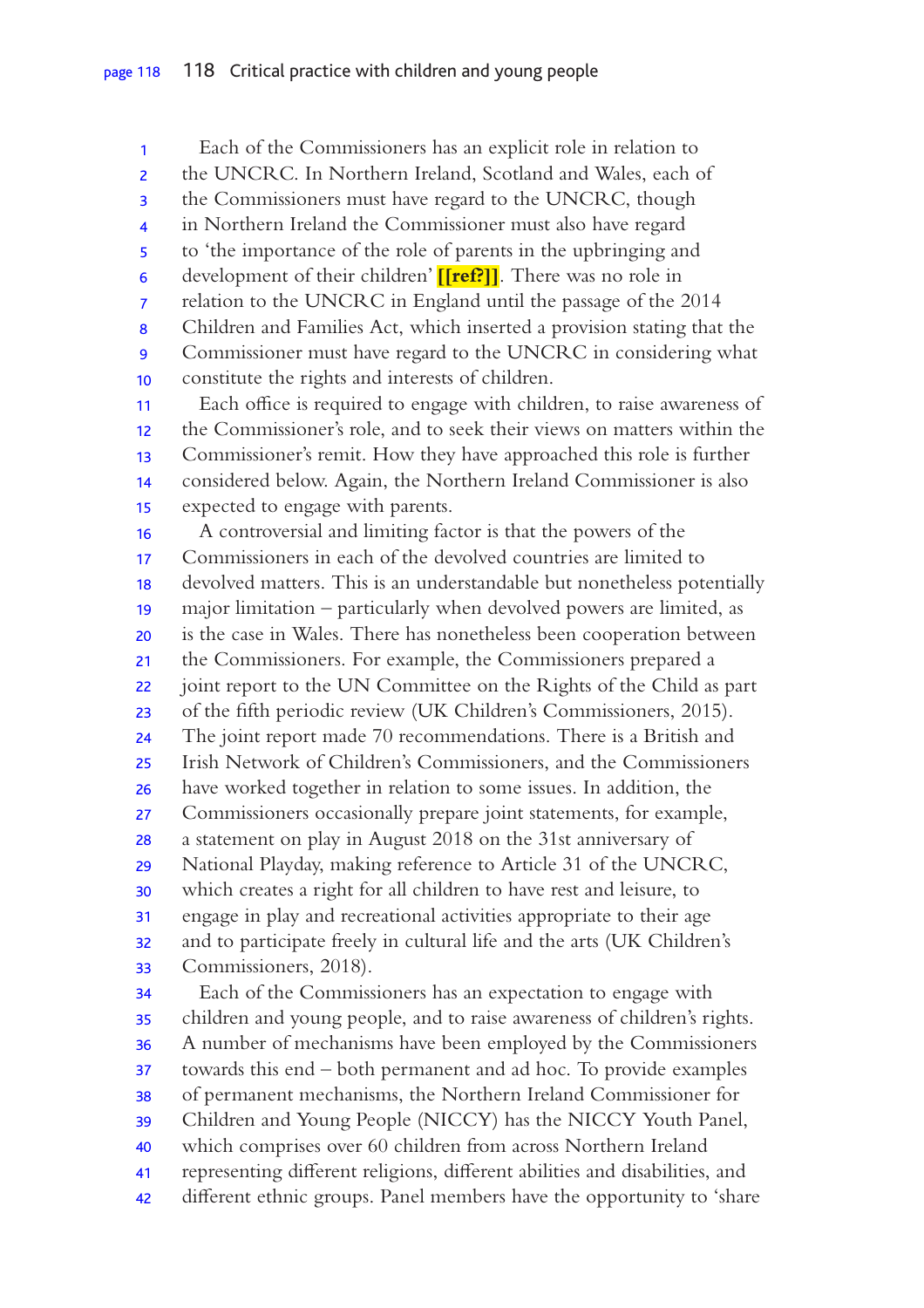their experiences and thoughts with the Commissioner and her staf so as to help NICCY make decisions about issues that afect children and young people' (www.niccy.org) **[[include web address in an endnote? Cf Chapter 7]]**. In Wales, meanwhile, the Commissioner has Community Ambassadors, comprising children and young people nominated by their local community groups. The Community Ambassadors include children and young people living in areas of social deprivation as well as those from disadvantaged groups. The Commissioner also has Super Ambassadors and Student Ambassadors, which are schemes comprised of primary and secondary children respectively. In terms of ad hoc mechanisms, there are numerous examples of the Commissioners consulting with groups of children and young people in order to set priorities, and in the course of researching individual matters. To provide an example, the Scottish Commissioner undertook a large-scale consultation in 2010, entitled 'A RIGHT blether', which produced 74,000 responses from children and young people so as to inform the office's work programme between 2011 and 2016. A further consultation, entitled 'A RIGHT wee blether' and aimed at children between two and five, was undertaken in 2011, and produced 12,711 responses. In addition to providing an input into setting the Commissioner's work programme, this process had the benefit of increasing awareness of the Commissioner, and of children's rights under the UNCRC (CYPCS, 2011). More recently, the Children's Commissioner for Wales undertook a two-stage consultation that involved obtaining the views of over 1,000 children during the first stage and over 6,000 children in the second stage, including children from a range of ages and backgrounds, including hard to reach children. The consultation enabled the Commissioner to produce a work plan for 2016-19 that was based on the findings, demonstrating a partnership approach (CCfW, 2016). 1 2 3 4 5 6 7 8 9 10 11 12 13 14 15 16 17 18 19 20 21 22 23 24 25 26 27 28 29 30 31 32

### Work programmes 33 34

One of the difficulties in evaluating Children's Commissioners is how to gauge success. As may be expected, each office has had a different focus. Detailed accounts are available elsewhere, but a number of recent initiatives undertaken by the Commissioners may provide indicative examples of diversity of their work programmes. As would be expected, each of the Commissioners has decided on particular areas of priority. For example, at the time of writing, the Children's Commissioner for England is focusing on children in care, vulnerable 35 36 37 38 39 40 41 42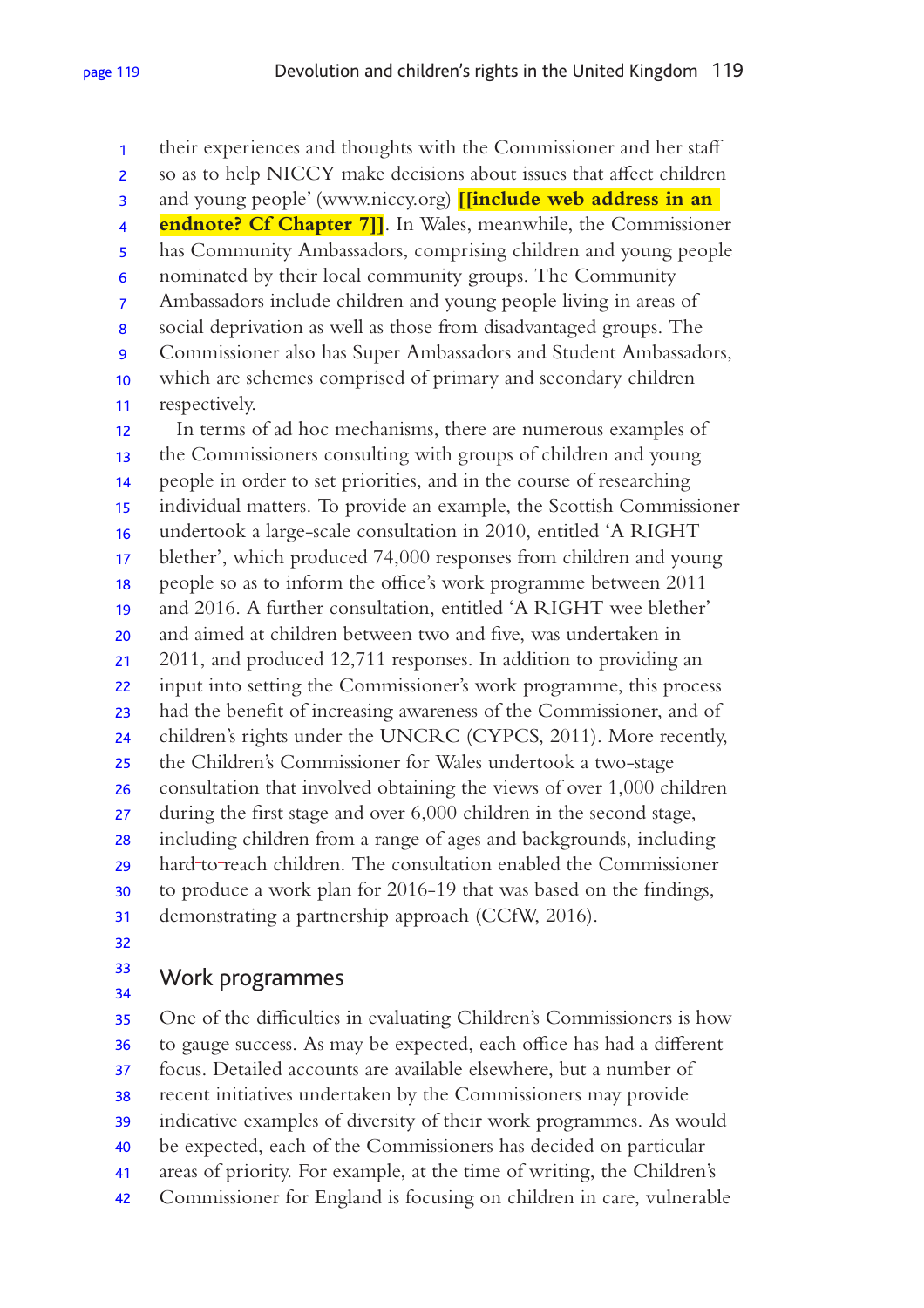children, children in the secure estate and children and digital technology (CCfE, 2018a). In terms of outputs, each of the Commissioners regularly publishes reports that are typically made available to the government in their respective countries, as well as the media. These include comprehensive studies into the state of children's rights, for example the *Statement on Children's Rights in Northern Ireland* published by the Northern Ireland Commissioner for Children and Young People in 2018 (NICCY, 2018). Reports can also result from research, including commissioned research, into particular issues. Recent examples include a report into the experiences of children growing up in armed forces families by the Children's Commissioner for England (CCfE, 2018b), a report into the impact of caring responsibilities on the mental health and wellbeing of young carers by the Children and Young People's Commissioner Scotland (CYPCS, 2017), and a report on the transition to adulthood for young people with learning difficulties by the Children's Commissioner for Wales (CCfW, 2018a). Some research involves matters specific to the respective countries, for example representations by the Northern Ireland Commissioner for Children and Young People into paramilitary style assaults, and research by the Children's Commissioner for England into the gap in educational outcomes between children in the north of England and children in London (CCfE, 2018c). 1 2 3 4 5 6 7 8 9 10 11 12 13 14 15 16 17 18 19 20 21 22 23

The Commissioners also produce policy briefings and practical guidance for public bodies on how to safeguard and promote children's rights. For example, the Children's Commissioner for Wales has produced a resource for secondary schools in Wales on tackling Islamophobia (CCfW, 2018b), and a framework for a children's rights approach to education in Wales (CCfW, 2017). 24 25 26 27 28 29

30 31

32

## The effectiveness of the Commissioners

As noted previously, evaluating the efectiveness of the Commissioners is difficult, let alone drawing comparisons in terms of their impact. Each of the offices has varying powers and functions, and different levels of funding and staf resources, and, moreover, is operating in a diferent country with diferent social, economic and cultural contexts. As with the measures to incorporate the UNCRC, the fact that they exist is arguably indicative of a commitment to the rights of children and young people, and contributes to a pro-children's rights environment in society. In addition, it is clear that the work of the Commissioners has had a positive impact, both in terms of 33 34 35 36 37 38 39 40 41 42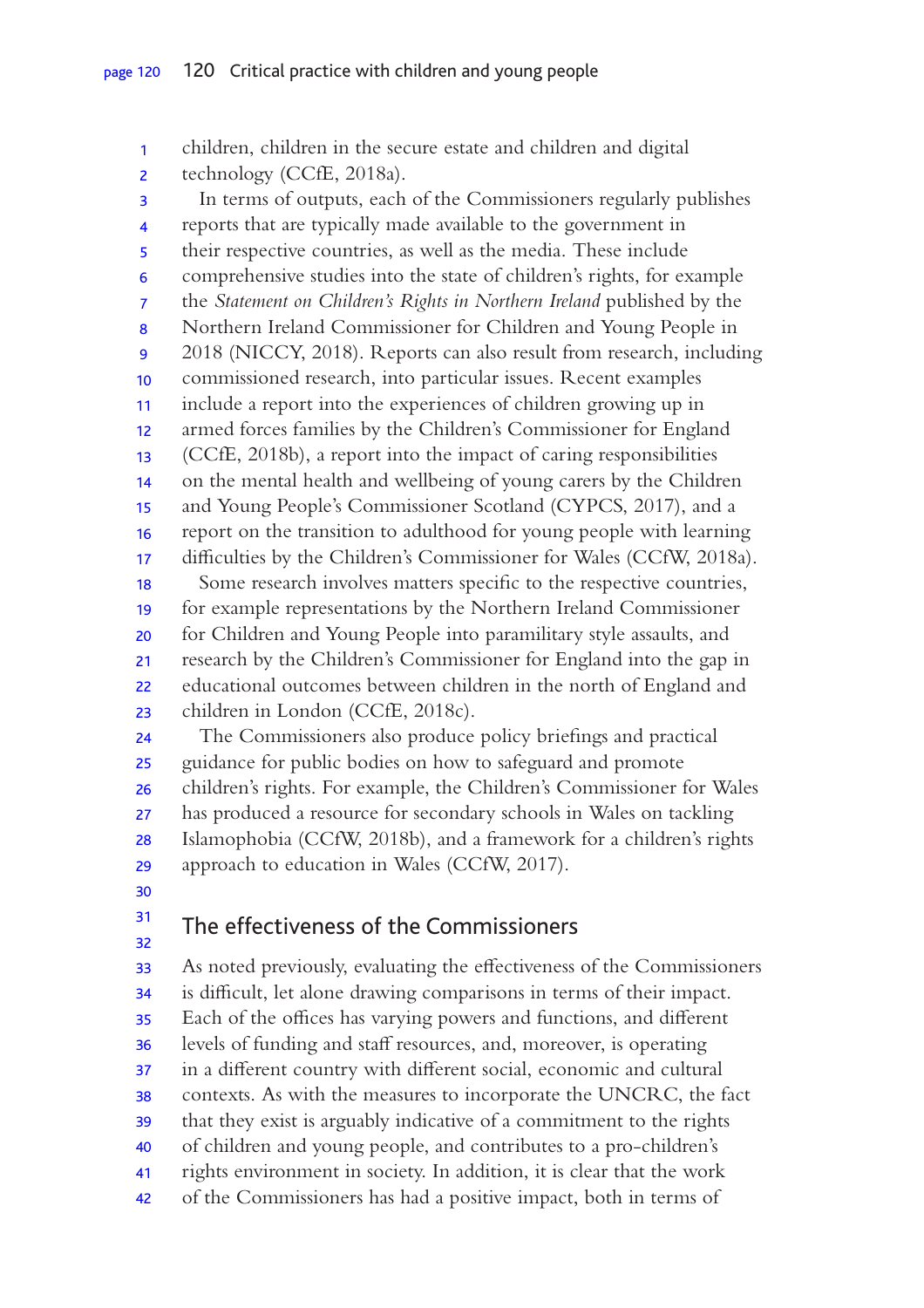contributing to policy changes, and in terms of assisting individual children. There may, however, be ways in which they could be improved. This is the view of the UN Committee, which in its 2016 *Concluding Observations* expresses concern that: the powers of the Commissioners in Northern Ireland and Wales are still limited and that the Commissioner in Scotland has not started exercising its mandate to conduct investigations on behalf of individual children. (UN Committee on the Rights of the Child, 2016: 14) The Committee recommends that the independence of the Commissioners is further strengthened, and that they are enabled to receive and investigate complaints from or on behalf of children. The Committee also recommends that the Commissioners be allocated 'the necessary human and financial resources in order to carry out their mandate in an efective and coordinated manner' (UN Committee on the Rights of the Child, 2016: 15). 1 2 3 4 5 6 7 8 9 10 11 12 13 14 15 16 17 18 19 20

### **Conclusion** 21 22

To only focus on the various legal measures in order to consider the extent to which children's rights are adequately protected in each of the devolved nations would be simplistic, as there are far more complex factors at play that have greater or lesser impacts in diferent parts of the UK. Examples highlighted in the UNCRC's most recent *Concluding Observations* **[[ref?]]** include child poverty, rates of children in care, mental health funding, and investment in play and leisure facilities to name but a few. In this regard, it may be difficult to demonstrate that devolution has led to an improvement in children's lives in one country as opposed to another. Despite this, the various actions taken, including the establishment 23 24 25 26 27 28 29 30 31 32 33

of Children's Commissioners and the steps taken towards incorporating the UNCRC into legislation, do suggest that there is an emerging commitment not only to promoting children's rights but also to ensuring an element of accountability at all levels of decision making. As has been shown, such developments are not only significant in their own right, but also have far broader implications in creating a culture where children's rights are taken more seriously. It is also possible to suggest that devolution has led to an element of competitiveness between the devolved nations in terms of a 34 35 36 37 38 39 40 41 42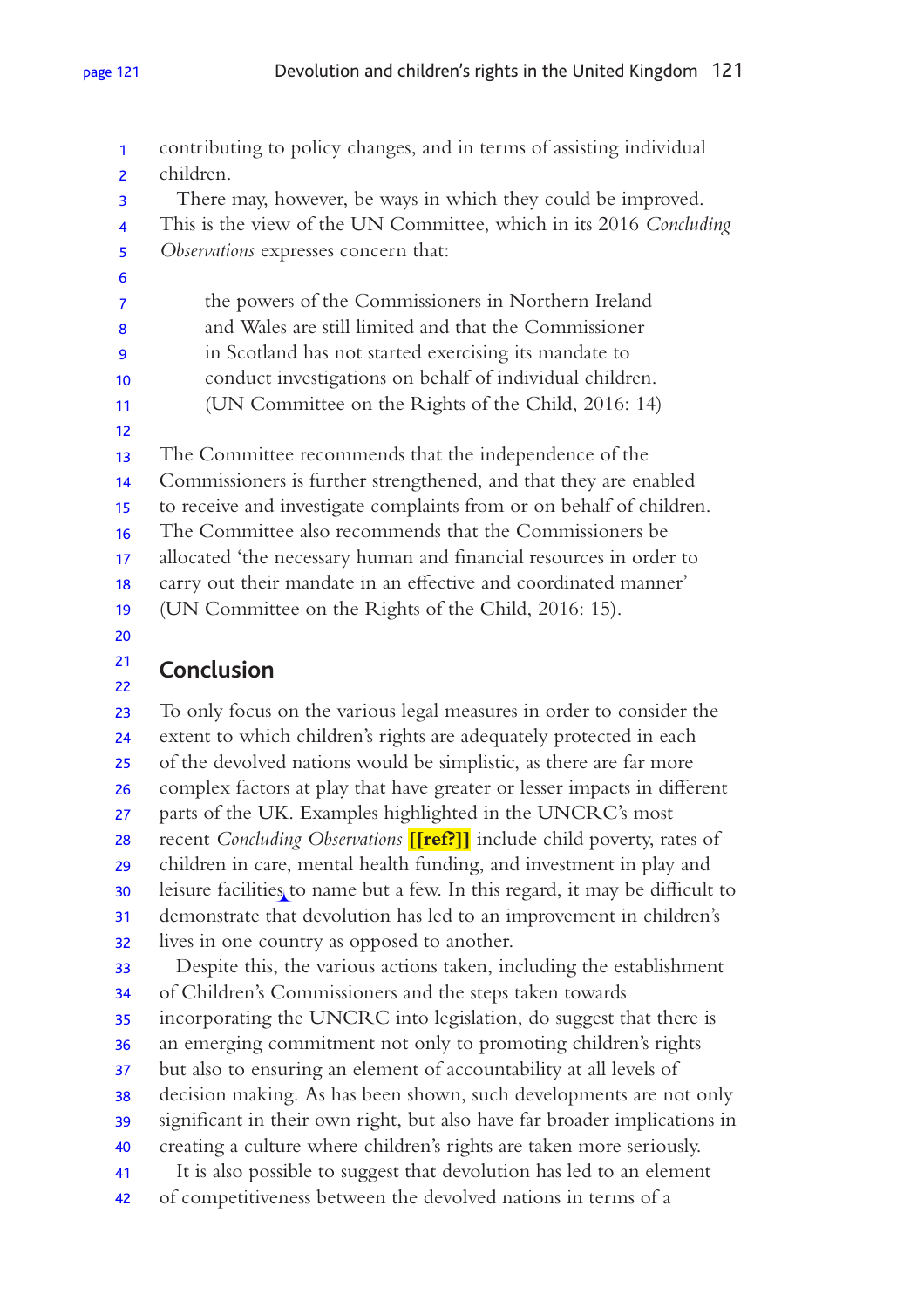desire to be seen as being at the forefront of best practice regarding children's rights. This can be seen from the developments relating to the Children's Commissioners, which were established in quick succession across each of the constituent nations in the UK. It can also 1 2 3 4

- be seen from the steps taken to further incorporate the UNCRC into 5
- law and policy in Wales and Scotland, thereby demarcating practice 6
- from Westminster policy in a progressive manner. Without devolution 7
- such opportunities would simply not arise, and in this respect, it is 8
- reasonable to suggest that, in the UK context, devolution has, to date, 9
- had a positive impact on the rights of children. 10
- 11

#### **Note** 12

- <sup>1</sup> The law in England and Wales allows parents to use 'moderate and 13
- reasonable' chastisement on a child, which has been interpreted as 14
- allowing smacking. By not removing it, the Welsh Government failed 15
- to ban smacking. 16
- 17

#### **References** 18

- CCfE (Children's Commissioner for England) (2018a) *Business Plan 2018-19*, London: CCfE. 19 20
- CCfE (2018b) *Kin and Country: Growing up as an Armed Forces child*, 21
- London: CCfE. 22
- CCfE (2018c) *Growing up North: A Generation of Children Await the Powerhouse Promise*, London: CCfE. 23 24
- CCfW (Children's Commissioner for Wales) (2016) *A Plan for all Children and Young People: 2016-19*, Swansea: CCfW. 25 26
- CCfW (2017) *The Right Way: A Children's Rights Approach for Education in Wales*, Swansea: CCfW. 27 28
- CCfW (2018a) *'Don't Hold Back': Transitions to Adulthood for Young People with Learning Disabilities*, Swansea: CCfW. 29 30
- CCfW (2018b) *Tackling Islamophobia: A Children's Rights Resource for Secondary Schools in Wales*, Swansea: CCfW. 31 32
- Croke, R. and Williams, J. (2018) *Our Rights, Our Parliament: The*  33
- *Story of the Campaign for the Children and Young People's Assembly for*  34
- *Wales, 2014-2018*, Swansea: Swansea University Press. 35
- CYCPS (Children and Young People's Commissioner Scotland) 36
- (2011) *Evaluation of A RIGHT Blether*, Edinburgh: CYCPS. 37
- CYCPS (2017) "*Coping is Difcult, but I Feel Proud": Perspectives on*  38
- *Mental Health and Wellbeing of Young Carers*, Edinburgh: CYCPS. 39
- Davies, R. (1998) *Devolution: A Process Not an Event*. **[[publisher?**  40
- **Cardif: Institute of Welsh Afairs?]]** 41
- 42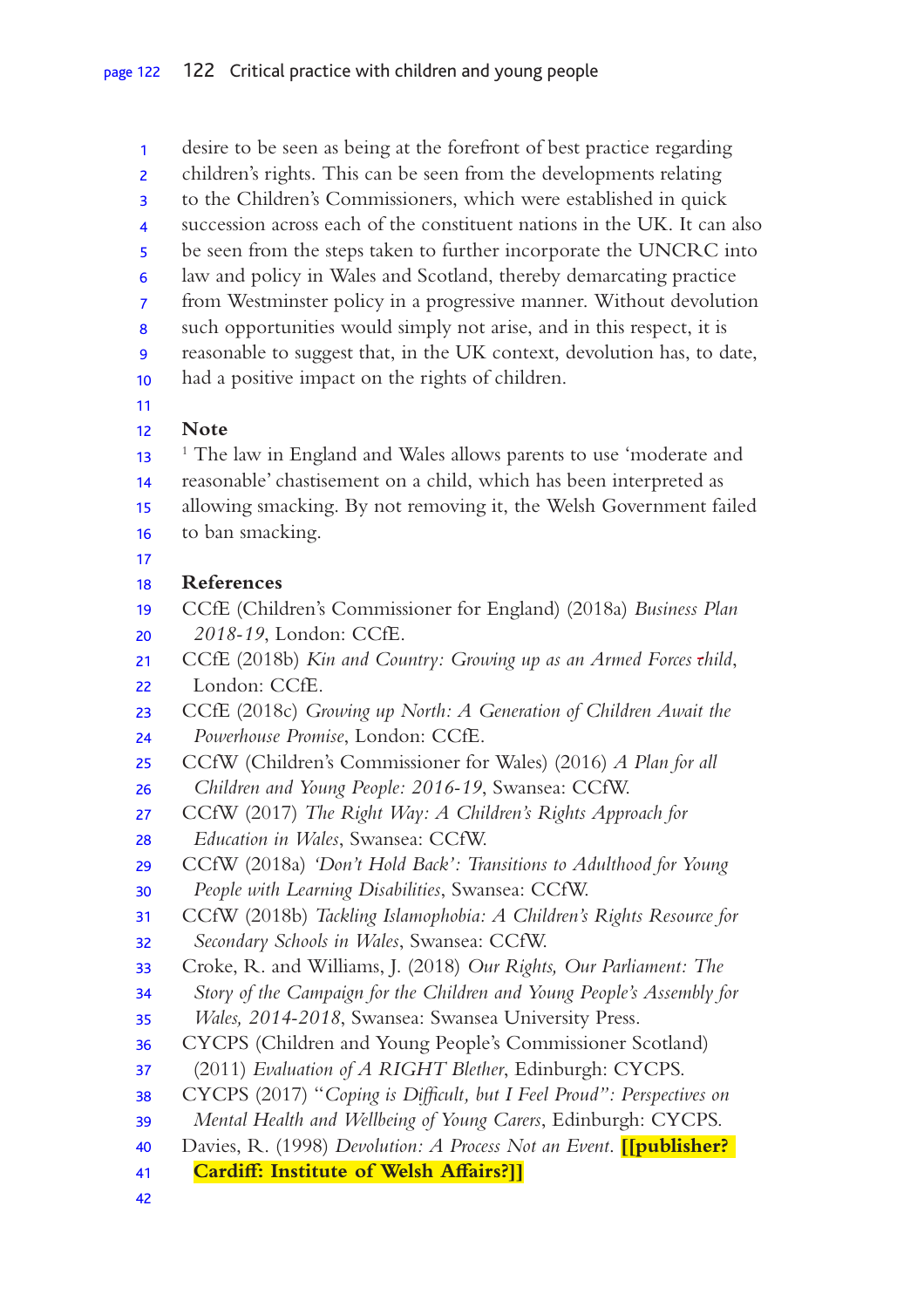HM Government (2014) *The Fifth Periodic Report to the UN Committee on the Rights of the Child*, London: HM Government. Hofman, S. (2015) *Evaluation of the Welsh Government's Child Rights Impact Assessment Procedure under the Children's Rights Scheme pursuant to the Rights of Children and Young Persons (Wales) Measure 2011*, Swansea: Swansea University, https://cronfa.swan.ac.uk/Record/ cronfa30963. Laming, Lord (2003) *The Victoria Climbié Inquiry*, C<del>M</del> 5730, London: HMSO. Lundy, L., Kilkelly, U. and Byrne, B. (2013) 'Incorporation of the United Nations Convention on the Rights of the Child in Law: a comparative review', *International Journal of Children's Rights*, vol 21, no 3, pp 442-63. National Assembly for Wales (2004) *Assembly Record, 14 January 2003*. **[[Publisher? Cardif: National Assembly for Wales?]]** NICCY (Northern Ireland Commissioner for Children and Young People) (2018) *Statement on Children's Rights in Northern Ireland June 2018*, Belfast: NICCY. Rees, O. (2010) 'Dealing with individual cases: an essential role for national human rights institutions for children?', *International Journal of Children's Rights*, vol 18, pp 417-36. Rees, O. and Williams, J. (2016) 'Framing asymmetry: devolution and the United Kingdom's four Children's Commissioners', *International Journal of Children's Rights*, vol 24, pp 1-26. Scottish Government (2013) *UNCRC: The Foundation of Getting it Right for Every Child*, Edinburgh: Scottish Government. Scottish Government (2015) *When and How to Best Use the Child Rights and Wellbeing Impact Assessment (CRWIA): Guidance for Scottish Government Ofcials*, Edinburgh: Scottish Government. Scottish Government (2016) *Children and Young People Act 2014: Guidance on Part 1: Duties of Public Authorities in Relation to the United Nations Convention on the Rights of the Child (UNCRC)*, Edinburgh: Scottish Government. Scottish Government (2017) *A Nation with Ambition: The Government's Programme for Scotland 2017-18*, Edinburgh: Scottish Government. Scottish Parliament (2013) *11th Report, 2013 (Session 4): Stage 1 Report on the Children and Young People (Scotland) Bill*, SP Paper 421, EC/ S4/13/R11, Edinburgh: Scottish Parliament. Together Scottish Alliance for Children's Rights (2016) *State of Children's Rights in Scotland Report 2016*, Edinburgh: Together Scottish Alliance for Children's Rights. 1 2 3 4 5 6 7 8 9 10 11 12 13 14 15 16 17 18 19 20 21 22 23 24 25 26 27 28 29 30 31 32 33 34 35 36 37 38 39 40 41 42